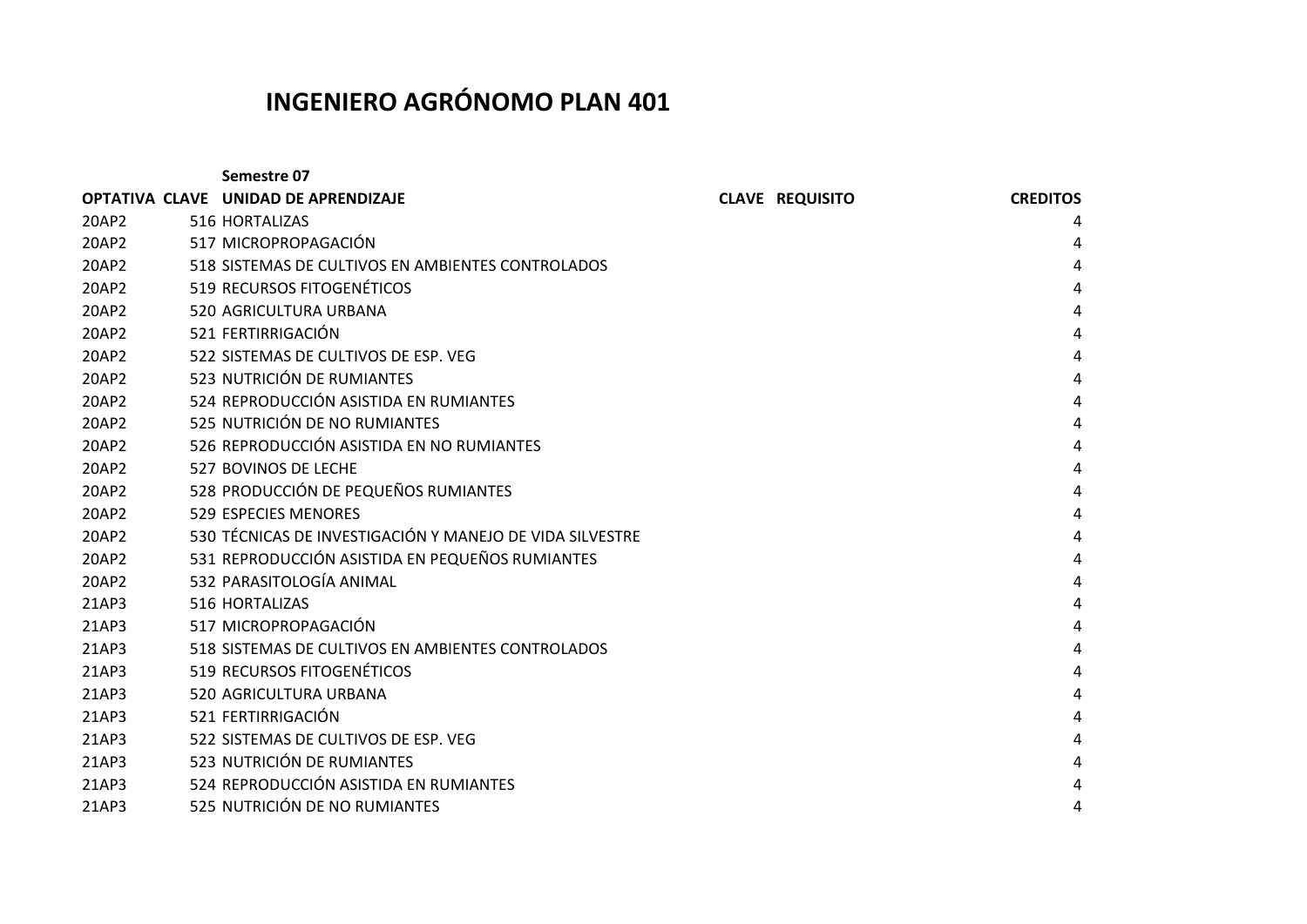| 21AP3 | 526 REPRODUCCIÓN ASISTIDA EN NO RUMIANTES                |                      | 4                     |
|-------|----------------------------------------------------------|----------------------|-----------------------|
| 21AP3 | 527 BOVINOS DE LECHE                                     |                      | 4                     |
| 21AP3 | 528 PRODUCCIÓN DE PEQUEÑOS RUMIANTES                     |                      | 4                     |
| 21AP3 | 529 ESPECIES MENORES                                     |                      | 4                     |
| 21AP3 | 530 TÉCNICAS DE INVESTIGACIÓN Y MANEJO DE VIDA SILVESTRE |                      | 4                     |
| 21AP3 | 531 REPRODUCCIÓN ASISTIDA EN PEQUEÑOS RUMIANTES          |                      | 4                     |
| 21AP3 | 532 PARASITOLOGÍA ANIMAL                                 |                      | 4                     |
|       | 533 MANEJO DE AGROQUIMICOS                               | 513 CULTIVOS BÁSICOS | $\mathcal{L}$         |
|       | 6 ETICA SOCIEDAD Y PROFESION                             |                      | $\mathcal{L}$         |
| 33FG4 | 80 COMPETENCIA COMUNICATIVA EN INGLES                    |                      | $\mathbf{2}^{\prime}$ |
| 33FG4 | 81 CULTURA INGLESA                                       |                      | $\mathbf{2}^{\prime}$ |
| 33FG4 | 82 CULTURA ALEMANA                                       |                      | $\mathbf{2}^{\prime}$ |
|       |                                                          |                      |                       |

**Semestre 08**

| OPTATIVA CLAVE UNIDAD DE APRENDIZAJE | <b>CLAVE REQUISITO</b>     | <b>CREDITOS</b> |
|--------------------------------------|----------------------------|-----------------|
| 534 TESIS I                          | 500 DISEÑOS EXPERIMENTALES |                 |
| 930 SERVICIO SOCIAL                  |                            |                 |

**Semestre 09**

|       | OPTATIVA CLAVE UNIDAD DE APRENDIZAJE                      | <b>CLAVE REQUISITO</b> | <b>CREDITOS</b> |
|-------|-----------------------------------------------------------|------------------------|-----------------|
|       | 535 TESIS II                                              | 534 TESIS I            |                 |
| 22AP4 | 460 PRODUCCION AVICOLA                                    |                        |                 |
| 22AP4 | 461 PRODUCCION PORCINA                                    |                        |                 |
| 22AP4 | 466 AGRICULTURA ORGANICA                                  |                        |                 |
| 22AP4 | 467 AGRICULTURA PROTEGIDA                                 |                        |                 |
| 22AP4 | 475 GESTORIA DE APOYOS GUBERNAMENTAL                      |                        |                 |
| 22AP4 | 476 CULTIVOS TROPICALES                                   |                        |                 |
| 22AP4 | 482 PRODUCCION DE BOVINOS DE CARNE EN SISTEMAS EXTENSIVOS |                        |                 |
| 22AP4 | 483 PRODUCCION DE BOVINOS DE CARNE EN SISTEMAS INTENSIVOS |                        |                 |
| 22AP4 | 514 FRUTICULTURA                                          |                        |                 |
| 22AP4 | 515 ADMINISTRACIÓN AGROPECUARIA                           |                        |                 |
| 22AP4 | 741 SANIDAD VEGETAL                                       |                        |                 |
| 22AP4 | 742 FORMULACIÓN Y ELABORACIÓN DE RACIONES                 |                        |                 |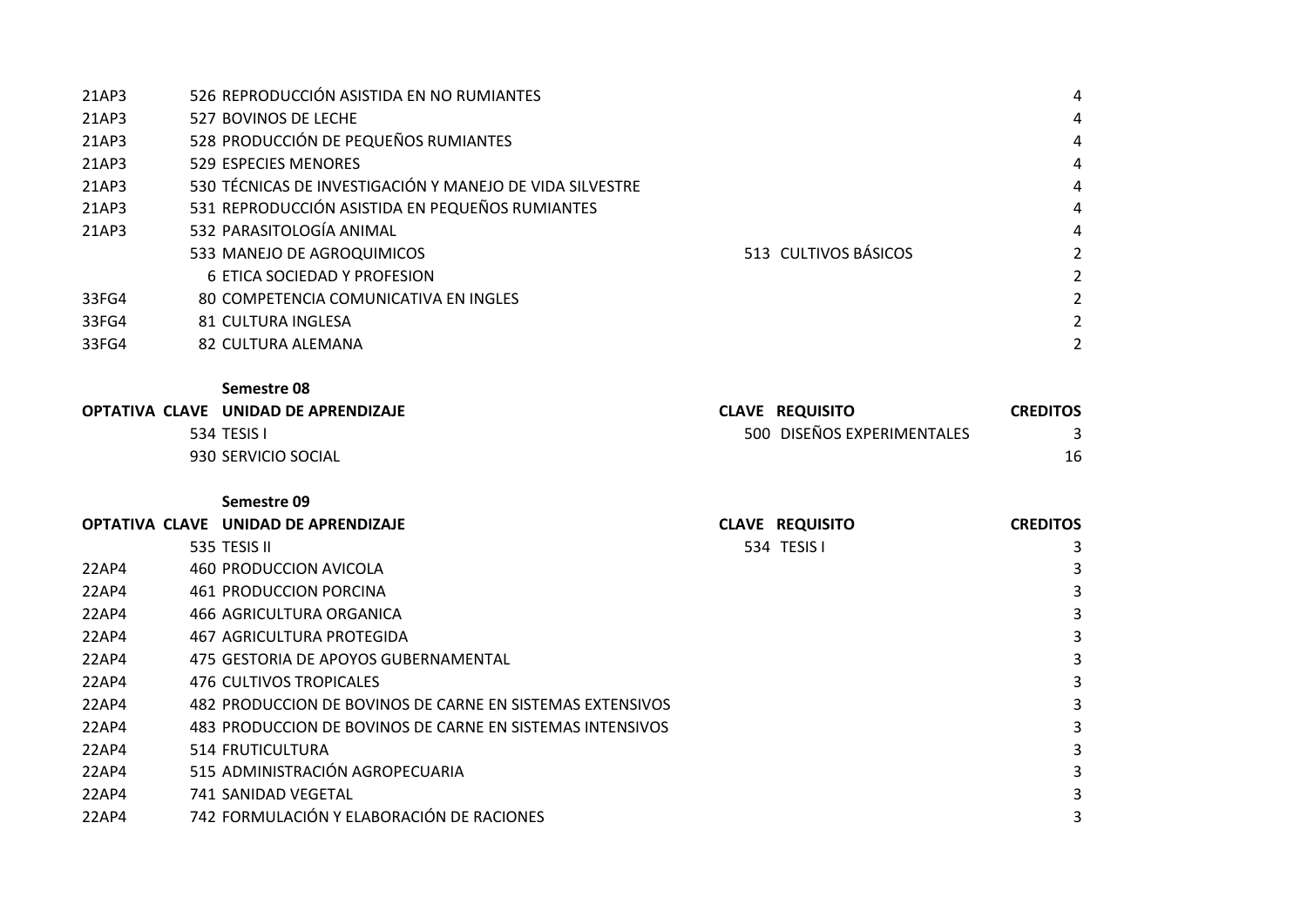| 23AP5 | 460 PRODUCCION AVICOLA                                   | 3 |
|-------|----------------------------------------------------------|---|
| 23AP5 | <b>461 PRODUCCION PORCINA</b>                            | 3 |
| 23AP5 | <b>466 AGRICULTURA ORGANICA</b>                          | 3 |
| 23AP5 | <b>467 AGRICULTURA PROTEGIDA</b>                         | 3 |
| 23AP5 | 475 GESTORIA DE APOYOS GUBERNAMENTAL                     | 3 |
| 23AP5 | <b>476 CULTIVOS TROPICALES</b>                           | 3 |
| 23AP5 | 482 PRODUCCION DE BOVINOS DE CARNE E                     | 3 |
| 23AP5 | 483 PRODUCCION DE BOVINOS DE CARNE E                     | 3 |
| 23AP5 | <b>514 FRUTICULTURA</b>                                  | 3 |
| 23AP5 | 515 ADMINISTRACIÓN AGROPECUARIA                          | 3 |
| 23AP5 | 741 SANIDAD VEGETAL                                      | 3 |
| 23AP5 | 742 FORMULACIÓN Y ELABORACIÓN DE RACIONES                | 3 |
| 24AP6 | 516 HORTALIZAS                                           | 4 |
| 24AP6 | 517 MICROPROPAGACIÓN                                     | 4 |
| 24AP6 | 518 SISTEMAS DE CULTIVOS EN AMBIENTES CONTROLADOS        | 4 |
| 24AP6 | 519 RECURSOS FITOGENÉTICOS                               | 4 |
| 24AP6 | 520 AGRICULTURA URBANA                                   | 4 |
| 24AP6 | 521 FERTIRRIGACIÓN                                       | 4 |
| 24AP6 | 522 SISTEMAS DE CULTIVOS DE ESP. VEG                     | 4 |
| 24AP6 | 523 NUTRICIÓN DE RUMIANTES                               | 4 |
| 24AP6 | 524 REPRODUCCIÓN ASISTIDA EN RUMIANTES                   | 4 |
| 24AP6 | 525 NUTRICIÓN DE NO RUMIANTES                            | 4 |
| 24AP6 | 526 REPRODUCCIÓN ASISTIDA EN NO RUMIANTES                | 4 |
| 24AP6 | 527 BOVINOS DE LECHE                                     | 4 |
| 24AP6 | 528 PRODUCCIÓN DE PEQUEÑOS RUMIANTES                     | 4 |
| 24AP6 | <b>529 ESPECIES MENORES</b>                              | 4 |
| 24AP6 | 530 TÉCNICAS DE INVESTIGACIÓN Y MANEJO DE VIDA SILVESTRE | 4 |
| 24AP6 | 531 REPRODUCCIÓN ASISTIDA EN PEQUEÑOS RUMIANTES          | 4 |
| 24AP6 | 532 PARASITOLOGÍA ANIMAL                                 | 4 |

**Semestre 11**

**OPTATIVA CLAVE UNIDAD DE APRENDIZAJE CLAVE REQUISITO CREDITOS**  62 FORMACION DE EMPRENDEDORES 2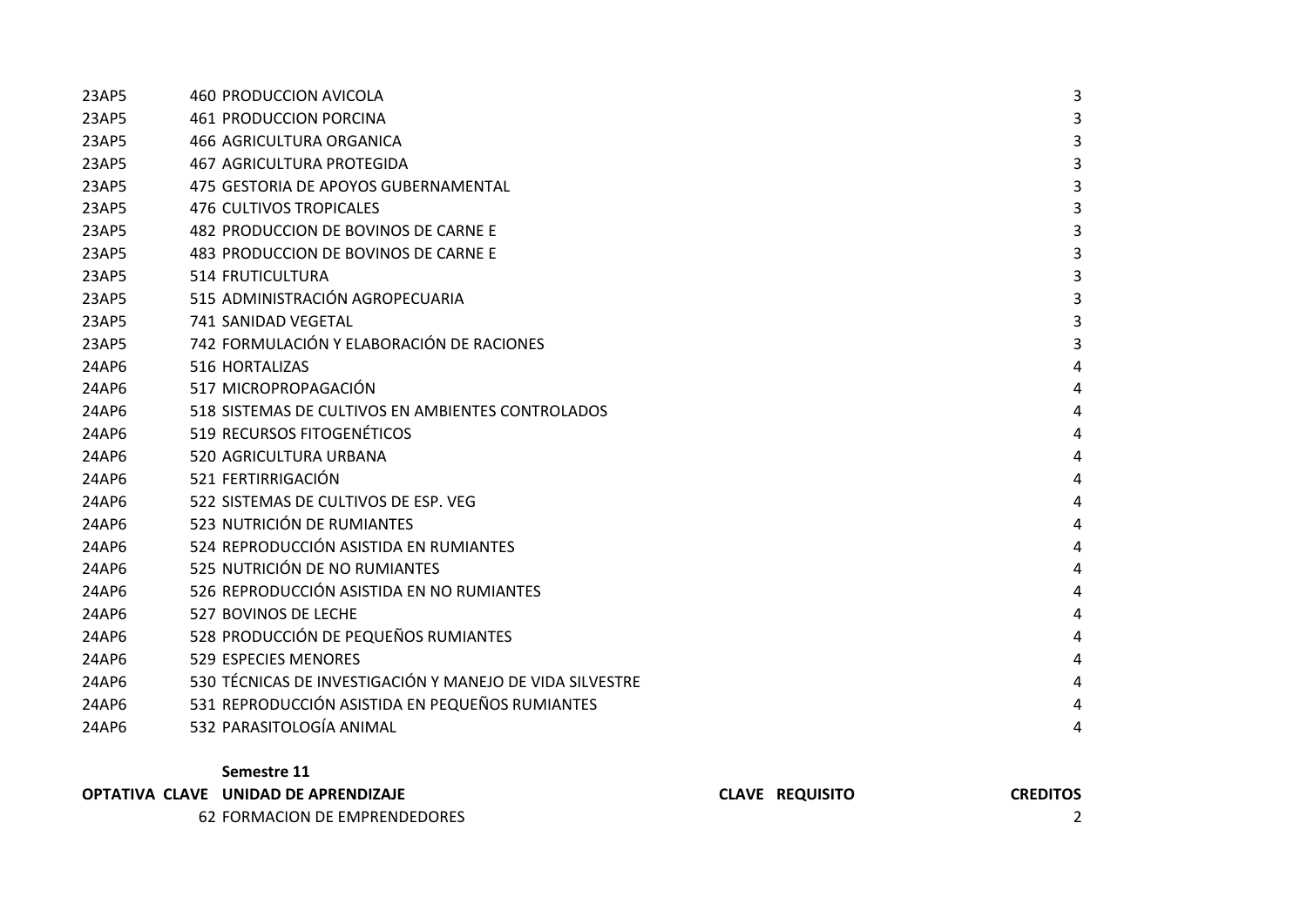| 437 LENGUAJE DE PROGRAMACION                              | 3              |
|-----------------------------------------------------------|----------------|
| 440 INGLES I                                              | 3              |
| 441 CONTABILIDAD                                          | $\overline{2}$ |
| 442 GEOMETRIA ANALITICA Y CALCULO DI                      | 3              |
| 446 PLANEACION DE EMPRESAS                                | 3              |
| 447 INTRODUCCION A LA INGENIERIA DE                       | 3              |
| 449 MICROECONOMIA                                         | 3              |
| 451 ELABORACION DE MODELOS FINANCIEROS                    | $\overline{2}$ |
| 457 ADMINISTRACIÓN DE RECURSOS HUMAN                      | 3              |
| 460 PRODUCCION AVICOLA                                    | 3              |
| <b>461 PRODUCCION PORCINA</b>                             | 3              |
| <b>467 AGRICULTURA PROTEGIDA</b>                          | 3              |
| 478 FORMULACION Y EVALUACION DE PROY                      | $\overline{2}$ |
| 482 PRODUCCION DE BOVINOS DE CARNE EN SISTEMAS EXTENSIVOS | 3              |
| 483 PRODUCCION DE BOVINOS DE CARNE EN SISTEMAS INTENSIVOS | 3              |
| 484 SEGURIDAD ALIMENTARIA Y HACCP                         | 3              |
| 506 AGROECOSISTEMAS                                       | 3              |
| 508 SISTEMAS DE ALIMENTACIÓN ANIMAL                       | 3              |
| 509 MEJORAMIENTO ANIMAL                                   | 3              |
| 510 ANÁLISIS Y EVALUACIÓN DE SISTEMA                      | 3              |
| 511 MANEJO SUSTENTABLE DEL PASTIZAL                       | 3              |
| <b>514 FRUTICULTURA</b>                                   | 3              |
| 515 ADMINISTRACIÓN AGROPECUARIA                           | 3              |
| 516 HORTALIZAS                                            | 4              |
| 517 MICROPROPAGACIÓN                                      | 4              |
| 518 SISTEMAS DE CULTIVOS EN AMBIENTE                      | 4              |
| 519 RECURSOS FITOGENÉTICOS                                | 4              |
| 520 AGRICULTURA URBANA                                    | 4              |
| 521 FERTIRRIGACIÓN                                        | 4              |
| 525 NUTRICIÓN DE NO RUMIANTES                             | 4              |
| 527 BOVINOS DE LECHE                                      | 4              |
| 528 PRODUCCIÓN DE PEQUEÑOS RUMIANTES                      | 4              |
| 529 ESPECIES MENORES                                      | 4              |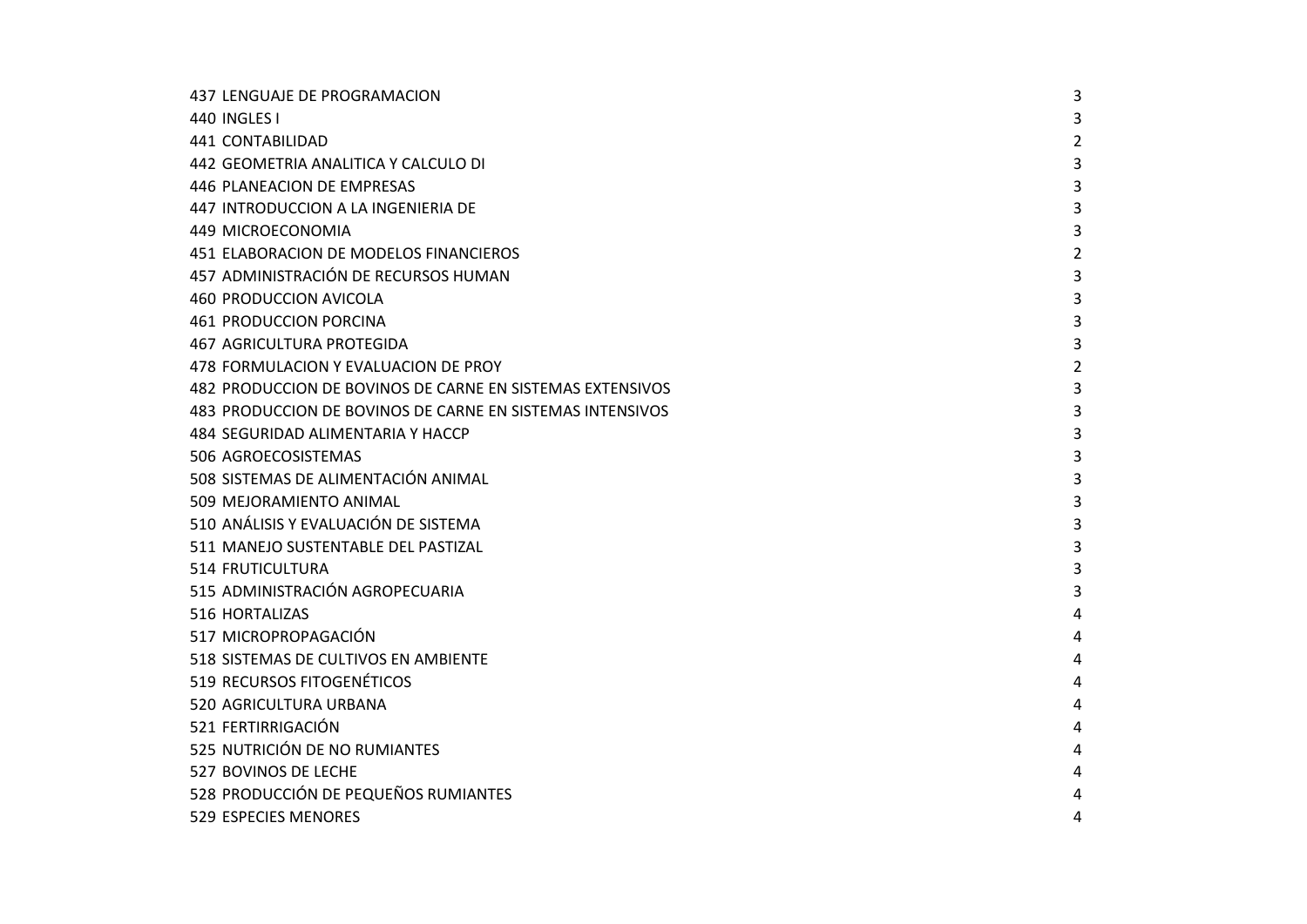| 531 REPRODUCCIÓN ASISTIDA EN PEQUEÑO |              | 4              |
|--------------------------------------|--------------|----------------|
| 532 PARASITOLOGÍA ANIMAL             |              | 4              |
| 558 CIENCIA Y TECNOLOGIA DE LA CARNE |              | 3              |
| 567 CROMATOGRAFIA APLICADA A LA INDU |              | 3              |
| 569 ALIMENTOS FUNCIONALES Y NUTRACEU |              | 3              |
| 570 DISEÑO Y EVALUACION DE PROYECTOS |              | 3              |
| 571 MANEJO Y DISPOSICION DE RESIDUOS |              | 3              |
| 573 EVALUACION SENSORIAL DE LOS ALIM |              | 3              |
| 574 GESTION AMBIENTAL Y RIESGO       |              | 3              |
| 575 PRODUCCIÓN DE BOVINOS DE CARNEY  |              | 4              |
| 576 PRODUCCIÓN AVÍCOLA Y PORCINA     |              | 4              |
| 577 ELABORACIÓN DE PRODUCTOS CÁRNICO |              | 4              |
| 578 BIOLOGÍA CELULAR                 | 400 BIOLOGÍA | 4              |
| 586 BIOTECNOLOGÍA DE ALIMENTOS       |              | 4              |
| 587 MECANISMO DE DEFENSA DE LAS PLAN |              | 4              |
| 593 ANÁLISIS SANITARIOS DE ALIMENTOS |              | 4              |
| 594 INGENIERÍA AMBIENTAL             |              | 4              |
| 595 PRODUCCIÓN DE ESPECIES ORNAMENTA |              | 3              |
| 596 SISTEMAS DE PRODUCCIÓN APÍCOLA   |              | 3              |
| 597 AMAZONIA Y OTRAS SELVAS ECUATORI |              | 3              |
| 598 CONSTRUCCIONES RURALES           |              | 3              |
| 599 PRODUCCIÓN Y PROTECCIÓN DE CULTI |              | 3              |
| 600 TECNOLOGÍA DE LOS ALIMENTOS      |              | 3              |
| 601 PRODUCCIÓN Y PROTECCIÓN DE CULTI |              | 6              |
| 655 MUESTREO Y ANALISIS DEL AGUA     |              | 3              |
| <b>707 HUERTOS FAMILIARES</b>        |              | $\overline{2}$ |
| 709 SEMINARIO I                      |              | $\overline{2}$ |
| 710 SEMINARIO II                     |              | $\overline{2}$ |
| 711 METODOLOGÍAS GENERALES DE LABORA |              | 4              |
| 712 METODOLOGÍAS GENERALES DE LABORA |              | 4              |
| 713 MARCADORES MOLECULARES           |              | 4              |
| 714 BIOTECNOLOGÍA APLICADA A SISTEMA |              | 4              |
| 715 CULTIVO DE TEJIDOS VEGETALES     |              | 4              |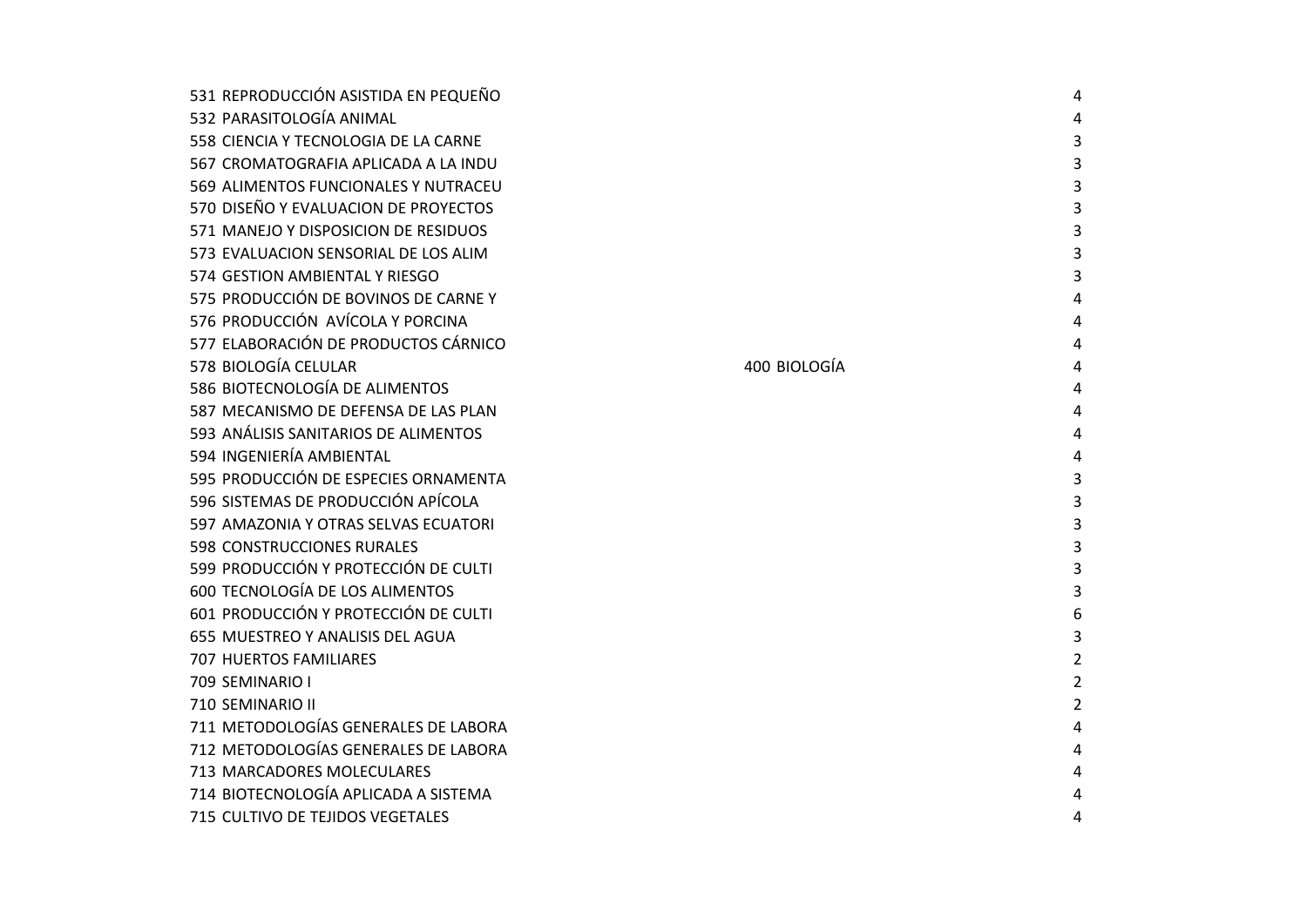| 716 PROGRAMACIÓN                     | 4              |
|--------------------------------------|----------------|
| 742 FORMULACIÓN Y ELABORACIÓN DE RAC | 3              |
| 743 INVESTIGACIÓN BÁSICA             | 8              |
| 744 INVESTIGACIÓN AVANZADA           | 12             |
| 745 PRÁCTICAS PROFESIONALES A        | 8              |
| 746 PRÁCTICAS PROFESIONALES B        | 12             |
| 747 BIOSEGURIDAD Y BIOÉTICA          | $\overline{2}$ |
| 751 INTRODUCCIÓN A LA INGENIERIA AGR | 3              |
| 752 INTRODUCCIÓN A LOS AGRONEGOCIOS  | 3              |
| 753 INTRODUCCIÓN A LA INDUSTRIA ALIM | 3              |
| 754 INTRODUCCIÓN A LA PARASITOLOGÍA  | 3              |
| 755 FACTORES DE LA PRODUCCIÓN AGRÍCO | 2              |
| 756 PRODUCCIÓN DE GRANOS BÁSICOS     | 4              |
| 757 PRODUCCIÓN DE FRUTALES Y ORNAMEN | 4              |
| 758 PRODUCCIÓN Y APROVECHAMIENTO DE  | 4              |
| 759 PRODUCCIÓN DE CAPRINOS Y OVINOS  | 4              |
| 760 PROPAGACIÓN DE PLANTAS           | 4              |
| 761 SISTEMAS DE ALIMENTACIÓN ANIMAL  | 4              |
| 762 PRODUCCIÓN Y ESTABLECIMIENTO DE  | 4              |
| 763 ARBORICULTURA URBANA             | 4              |
| 764 INTRODUCCIÓN A LAS TÉCNICAS DE C | 4              |
| 765 INGLÉS INTRODUCTORIO             | 1              |
| 766 PANIFICACIÓN                     | 4              |
| 767 PLANEACIÓN DE UNA EMPRESA        | 4              |
| 768 FORMULACIÓN Y EVALUACIÓN DE RACI | $\overline{2}$ |
| 773 DISEÑO Y MANTENIMIENTO DE ÁREAS  | 4              |
| 778 ESTRATEGIAS DEL BUEN MANEJO DEL  | 4              |
| 781 INGLES BÁSICO                    | 3              |
| 782 INVESTIGACIÓN                    | 20             |
| 783 COMERCIALIZACIÓN AGROPECUARIA    | 3              |
| 784 MANEJO INTEGRADO DE PLAGAS URBAN | 3              |
| 785 APICULTURA                       | 3              |
| 786 COMPUTACIÓN I                    | 3              |